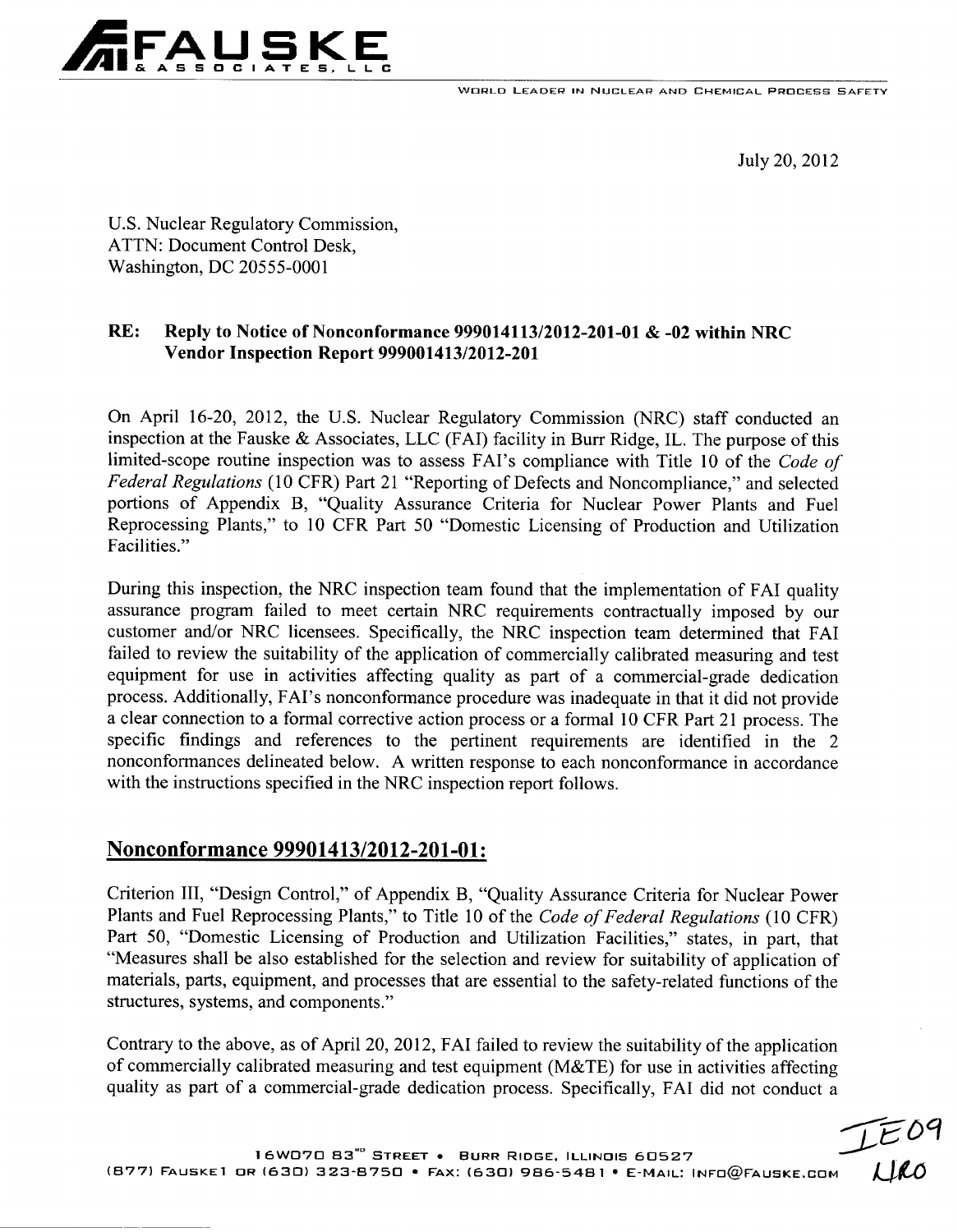technical evaluation to identify additional technical requirements for the specific M&TE being calibrated, did not specify the critical characteristics of acceptance associated with the commercial grade dedication of commercial calibration services, which, once satisfied, would provide reasonable assurance that the M&TE calibrated by the laboratory would adequately perform its intended safety function, and did not review the calibration records as part of receipt inspection to verify that the critical characteristics had been met.

#### *Fauske & Associates, LLC Response:*

This nonconformance was issued against **FAI** because FAI failed to review the suitability of the application of commercially calibrated measuring and test equipment (M&TE) for use in activities affecting quality as part of a commercial-grade dedication process. Initially, FAI did not commercially dedicate the calibration process because at the time of the calibration, the calibration services company FAI used to perform the calibration services was on the Westinghouse QSL without a restriction requiring the dedication of the commercial service; therefore FAI did not need to perform a commercial grade dedication. It was not until the audit that it was realized that Westinghouse had improperly interpreted the NRC requirements and placed the calibration services company on the QSL. The supplier does have a valid A2LA Certificate which reflects accreditation to ANSI/ISO/IEC 17025 with the certificate scope covering the calibration activities being supplied.

Since the issuance of the NRC nonconformance and the creation of Westinghouse CAPS Issue Report #12-111-WOOl issued to track and assure corrective actions are taken to address this issue, Fauske & Associates has developed a Commercial Grade Dedication Instruction (CDI) per Westinghouse Procedure WEC 7.2, and the equipment in question was returned to the calibration supplier for re-calibration in accordance with the CDI instructions. The calibration results were verified and with the implementation of the CDI, the equipment was subsequently approved for use in the safety-related testing. It was later determined by WEC Licensing Engineering that this issue was not reportable in accordance with 1OCFR Part 21 criteria, based on the re-test results that indicated that there were no differences between original calibration results and those that were obtained after issuance of CDI from FAI to J.H. Metrology.

Since Fauske & Associates, LLC operates under the Westinghouse QMS, this nonconformance against FAI has numerous ramifications within Westinghouse as well. Within Westinghouse, an Apparent Cause Analysis (ACA) was performed by Westinghouse QA personnel to identify the cause within Westinghouse as to why this calibration supplier was on the Westinghouse Qualified Suppliers List (QSL) without the restriction for commercial dedication. It was determined that the primary cause of this was incorrect guidance contained within the Westinghouse Level 2 procedure for how calibration suppliers are qualified and their services subsequently used. As a result of the ACA, the Westinghouse Level 2 procedure for Supplier Qualifications (WEC 7.1) will be revised to correct the instructions provided for control and use of suppliers providing commercial calibration services.

The scheduled completion of all commitments within Westinghouse Issue Report #12-111-W001 is November 15, 2012.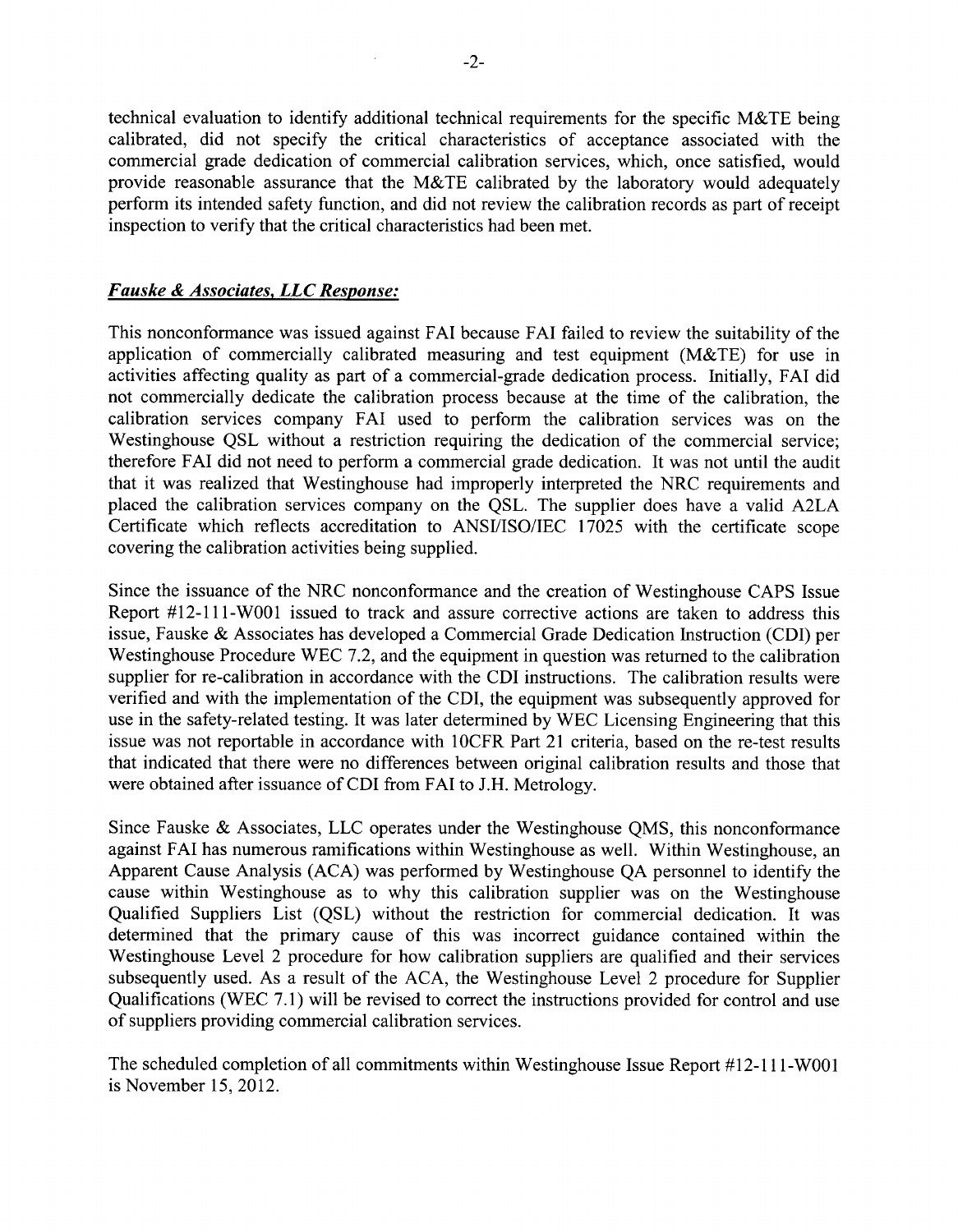## Nonconformance 99901413/2012-201-02:

Criterion XVI, "Corrective Actions," of Appendix B to 10 CFR Part 50, states, in part, that "Measures shall be established to ensure that conditions adverse to quality, such as failures, malfunctions, deficiencies, deviations, and nonconformances are promptly identified and corrected." Section 1.0 of FAI's Quality Assurance Program Test and Calibration Procedure FAI-TC 1.0, "Nonconformances," Revision 0, dated May 12, 1994, states, in part, that "The purpose of this procedure is to delineate the system for documenting, controlling, and dispositioning nonconformances associated with materials and components to be used in the performance of nuclear safety-related activities." Section 2.0 of FAI-TC 1.0 states, in part, that "It is FAI policy to implement this procedure for any item or material that is being used for a customer contract, which imposes quality assurance requirements, such as Appendix B to 10 CFR Part 50 or ANSI/ASME NQA-1, "Quality Assurance Requirements for Nuclear Facilities."

Contrary to the above, as of April 20, 2012, the NRC inspection team concluded that FAI's processes fail to establish and implement adequate measures to ensure that conditions adverse to quality, such as failures, malfunctions, deficiencies, deviations, and nonconformances, would be promptly identified and corrected. Specifically, the NRC inspection team concluded that identified conditions adverse to quality entered into the FAI nonconformance process via FAI-TC 1.0 would not be promptly reviewed, corrected or reported. The NRC inspection team also concluded that there was no clear connection for identified conditions adverse to quality entered into the FAI nonconformance process via the same procedure to be entered into WEC's formal processes (Westinghouse Policy/Procedure WEC 16.2, Westinghouse Corrective Action Process, or WEC 21.0, "Reporting of Defects and Noncompliance,") as contractually agreed upon between FAI and Westinghouse.

## *Fauske & Associates, LLC Response:*

Since the issuance of the NRC nonconformance and the creation of Westinghouse CAPS Issue Report #12-111-W002 issued to track and assure corrective actions are taken to address this issue, Fauske & Associates QA personnel have been given direct access to the Westinghouse CAPs system, thereby providing a more direct link for FAI QA to manage and create FAI CAPs rather than rely on Westinghouse QA personnel for CAPs support. In addition, FAI QA personnel are in the process of receiving detailed CAPs training on the CAPs system. Thus FAI QA personnel will have a full understanding of and enable complete usage of the CAPS system.

A commitment within the CAPs Issue Report that FAI QA personnel are pursuing is that Fauske & Associates Test & Calibration Procedure FAI-TC-1.0 will be revised to: 1) address testing nonconformance issues as well as hardware nonconformance issues, 2) provide a direct tie to the Westinghouse CAPs procedure (WEC 16.2), and 3) provide a direct tie to the Westinghouse 10CFR Part 21 procedure (WEC 21.0).

The commitment also has FAI investigating the development of a new Fauske  $\&$  Associates Instruction & Guidance Procedure (FAI Level 3 procedure) to address nonconformance and error